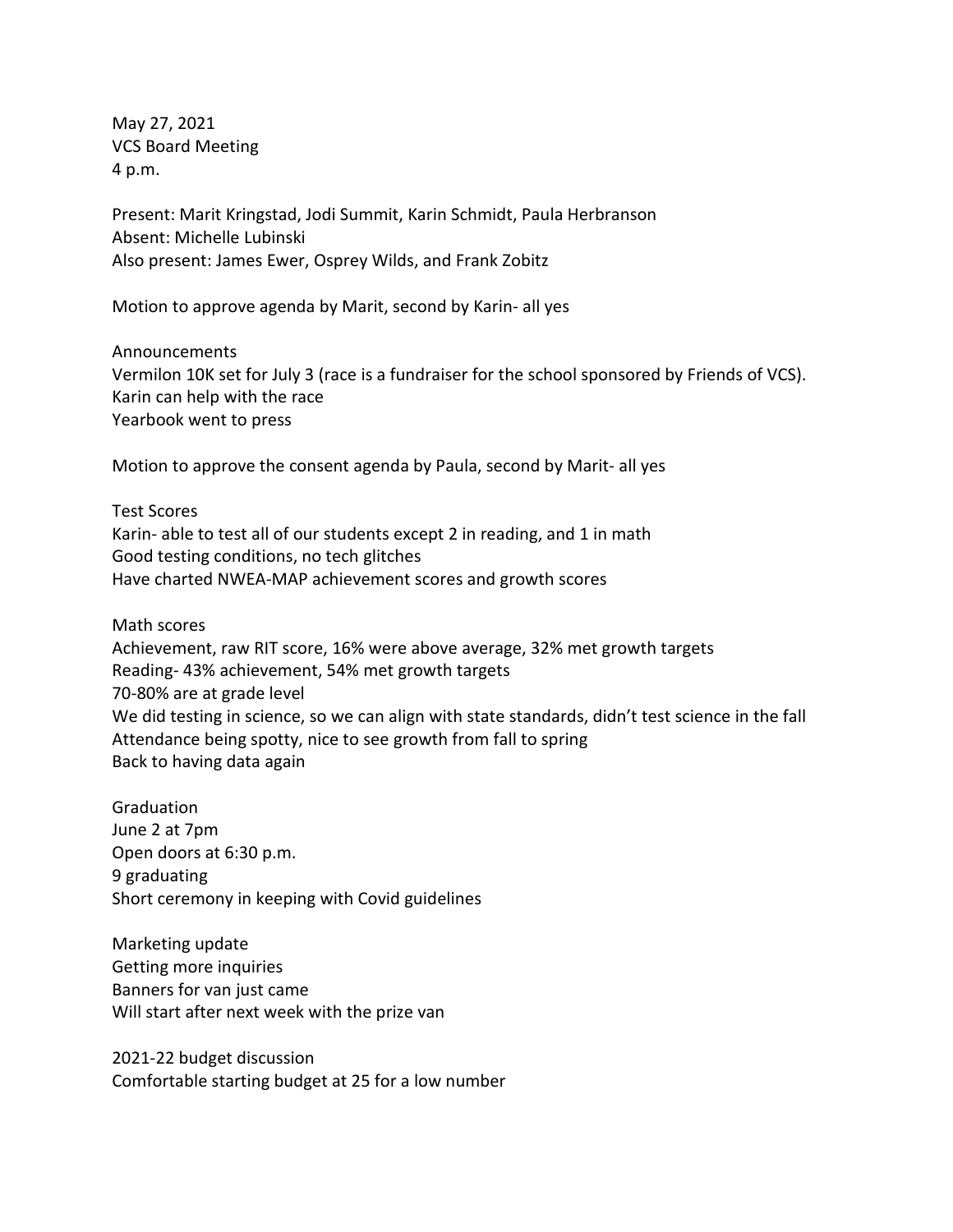Frank and Paula and Karin will meet with teacher Amy Hendrickson (formerly of ERATS) about a possible collaboration (and increase in student enrollment) and report back to the board next meeting

Set a finance committee, Thursday, June 17, 1pm

Food Service options- no other school was interested in supplying meals for our students, think we can keep it simple, and reduce the deficit in the food service account.

Epicenter update

Only two tasks about there- one is ready to upload, then our EE survey results due in June Karin reviewed the EE survey information with the board

Osprey Wilds Virtual Site Visit Met with staff, students, board members Haven't received a report back but expect it to be positive

Admin eval reviewed by board Staff evals not completed yet

Board training Frank compiled data from survey from last month Will take the top two focus items in each section to discuss at next meeting

April financials Positive cash balance this month Deposits of \$55,123.14 Expenses posted to Smartfinance- \$54,821.15 Withdrawals of \$45,706.54 Difference is due to payroll taxes not yet due Motion to approve April financials by Marit, second by Paula- all yes

Updates Vaccination clinic at the school this week Working to get second shots arranged, school will provide transportation if needed School held a moment of silence for George Floyd, did some readings with students and staff gave comments Chromebooks have arrived (were ordered a year ago, will go into service next school year) Planning for in-person full-time next year, but that still may change… Registration packets sent home with students Did road cleanup yesterday, and had our spring barbecue

Frank talked to board about staff issues this year and the need for resolution/improvement. Interested in setting up a mentoring project with teachers and admin with weekly check-ins, concrete goals for each staffer. Talked about the importance of developing a strong team, setting a great example for our students and then setting a high bar of expectations for our